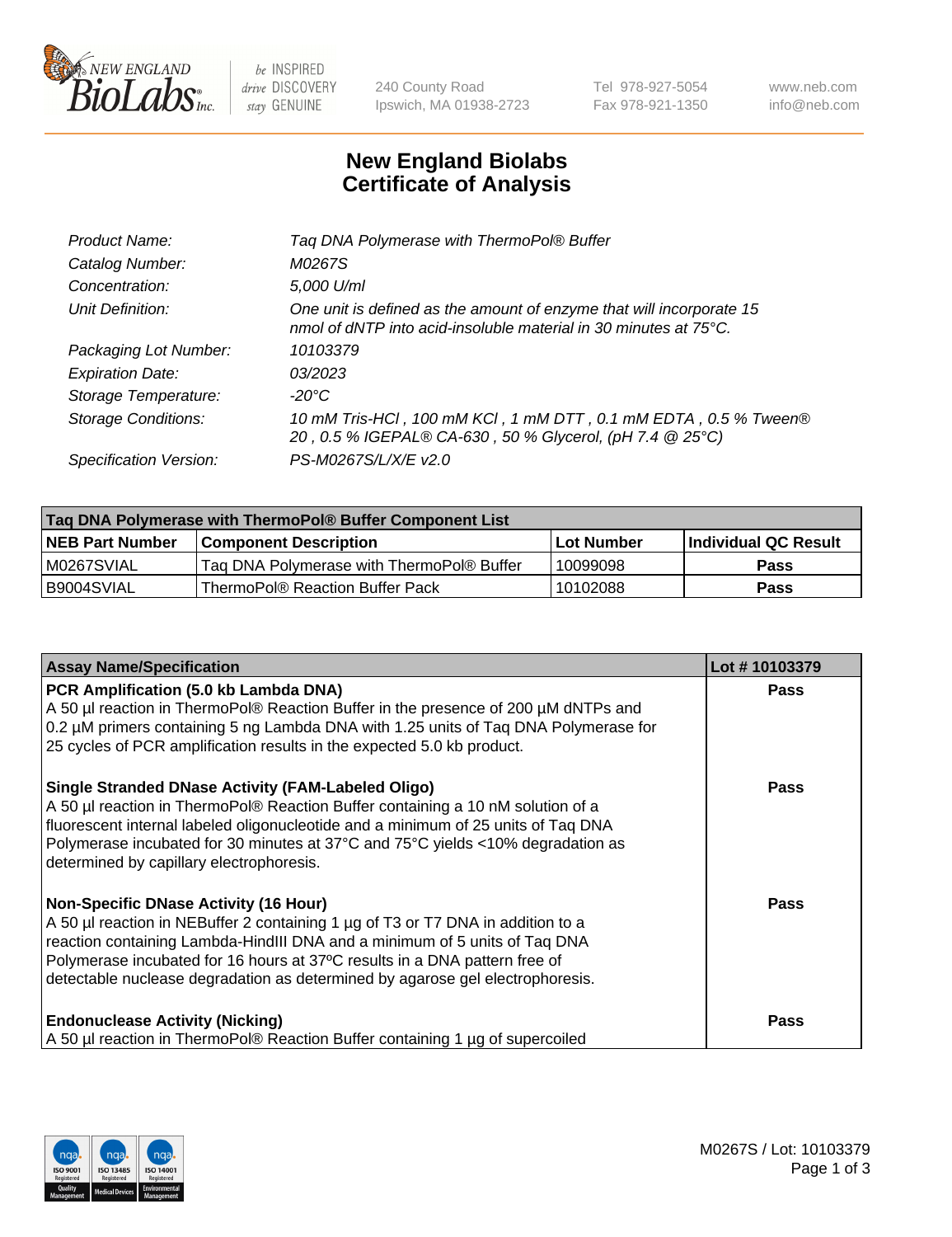

be INSPIRED drive DISCOVERY stay GENUINE

240 County Road Ipswich, MA 01938-2723 Tel 978-927-5054 Fax 978-921-1350

www.neb.com info@neb.com

| <b>Assay Name/Specification</b>                                                                                                                                                                                                                                                                                                                                                                                      | Lot #10103379 |
|----------------------------------------------------------------------------------------------------------------------------------------------------------------------------------------------------------------------------------------------------------------------------------------------------------------------------------------------------------------------------------------------------------------------|---------------|
| PhiX174 DNA and a minimum of 20 units of Taq DNA Polymerase incubated for 4 hours at<br>37°C and 75°C results in <10% conversion to the nicked form as determined by agarose<br>gel electrophoresis.                                                                                                                                                                                                                 |               |
| <b>Phosphatase Activity (pNPP)</b><br>A 200 µl reaction in 1M Diethanolamine, pH 9.8, 0.5 mM MgCl2 containing 2.5 mM<br>p-Nitrophenyl Phosphate (pNPP) and a minimum of 100 units Taq DNA Polymerase<br>incubated for 4 hours at 37°C yields <0.0001 unit of alkaline phosphatase activity<br>as determined by spectrophotometric analysis.                                                                          | Pass          |
| <b>Protein Purity Assay (SDS-PAGE)</b><br>Taq DNA Polymerase is ≥ 99% pure as determined by SDS-PAGE analysis using Coomassie<br>Blue detection.                                                                                                                                                                                                                                                                     | Pass          |
| <b>RNase Activity (Extended Digestion)</b><br>A 10 µl reaction in NEBuffer 4 containing 40 ng of a 300 base single-stranded RNA<br>and a minimum of 1 µl of Taq DNA Polymerase is incubated at 37°C. After incubation<br>for 16 hours, >90% of the substrate RNA remains intact as determined by gel<br>electrophoresis using fluorescent detection.                                                                 | Pass          |
| <b>qPCR DNA Contamination (E. coli Genomic)</b><br>A minimum of 5 units of Taq DNA Polymerase is screened for the presence of E. coli<br>genomic DNA using SYBR® Green qPCR with primers specific for the E. coli 16S rRNA<br>locus. Results are quantified using a standard curve generated from purified E. coli<br>genomic DNA. The measured level of E. coli genomic DNA contamination is ≤ 1 E. coli<br>genome. | Pass          |

This product has been tested and shown to be in compliance with all specifications.

One or more products referenced in this document may be covered by a 3rd-party trademark. Please visit <www.neb.com/trademarks>for additional information.